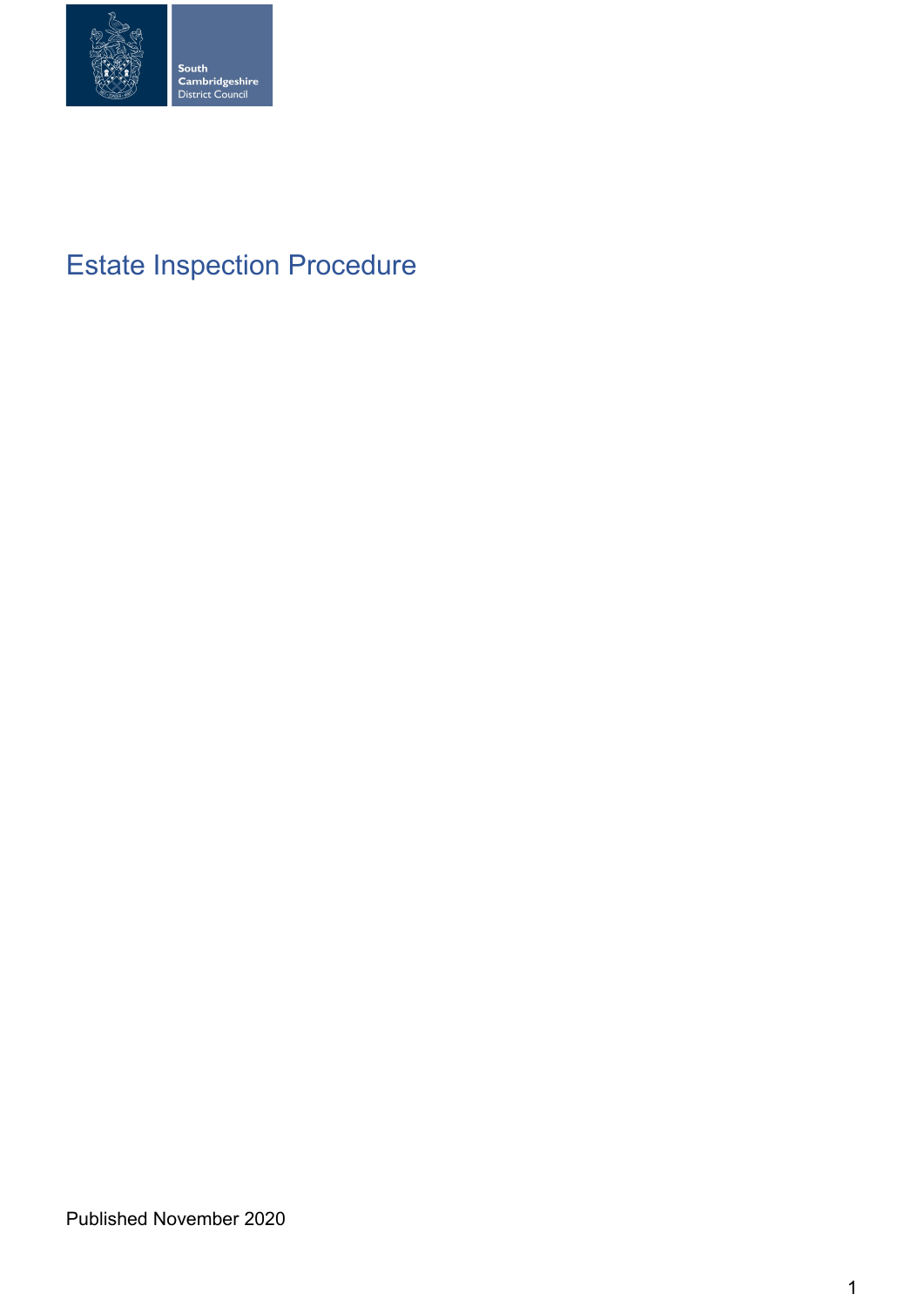

## Contents

| Grass cuts – 12 per year (most grassed communal land owned by the Council) 3      |
|-----------------------------------------------------------------------------------|
| Rough Cuts - 4 per year (less populated / out of the way areas such as banks of 3 |
|                                                                                   |
|                                                                                   |
|                                                                                   |
|                                                                                   |
|                                                                                   |
|                                                                                   |
|                                                                                   |
|                                                                                   |
|                                                                                   |
|                                                                                   |
|                                                                                   |
|                                                                                   |
|                                                                                   |
|                                                                                   |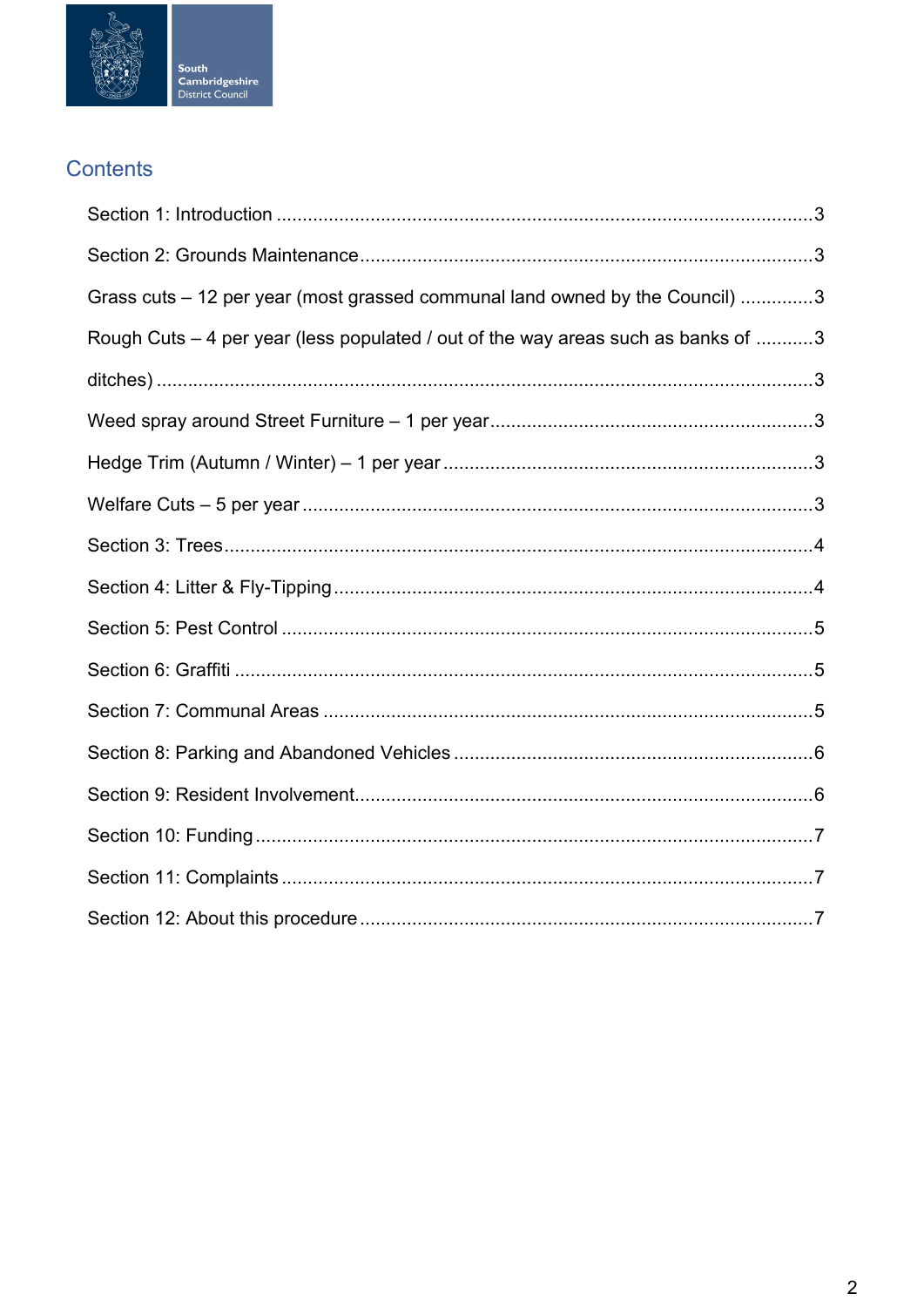

### <span id="page-2-0"></span>Section 1: Introduction

- 1.1 This procedure provides guidance on how South Cambridgeshire District Council will carry out Estate Inspections.
- 1.2 Estate Inspections are carried out regularly to ensure the areas surrounding our properties are in a good condition and can be enjoyed by our residents.

## <span id="page-2-1"></span>Section 2: Grounds Maintenance

- 2.1 The term 'grounds maintenance' refers to any areas that SCDC are responsible for the upkeep of. These may include shared grassed areas, flower beds, hedges etc.
- 2.2 We have a programme set up with our grounds maintenance contractor, which includes the following:

#### <span id="page-2-2"></span>Grass cuts – 12 per year (most grassed communal land owned by the Council)

- Cut every 3 4 weeks during growing season (typical growing season mid-February through to mid-November – may vary due to weather conditions)
- Neat cut across whole grassed area
- Remove litter from grassed areas before mowing
- <span id="page-2-4"></span>Strimming carried out only in areas inaccessible to mowers

#### <span id="page-2-3"></span>Rough Cuts – 4 per year (less populated / out of the way areas such as banks of ditches)

- Cut to longer length, but not overgrown appearance
- Trial Wildflower Meadows only maintained once or twice per year to encourage flowering

#### <span id="page-2-5"></span>Weed spray around Street Furniture – 1 per year

- Minimal brown areas, no more than 15cm circumference
- Not detrimental to appearance of overall grassed area

#### <span id="page-2-6"></span>Hedge Trim (Autumn / Winter) – 1 per year

- Sides to be trimmed so no encroachment onto footpaths
- Top cut to level off hedge maximum height: boundary hedges 2m, all other hedges 1m
- Neat, tidy, managed appearance

#### <span id="page-2-7"></span>Welfare Cuts – 5 per year

• Cut to grassed area within curtilage of property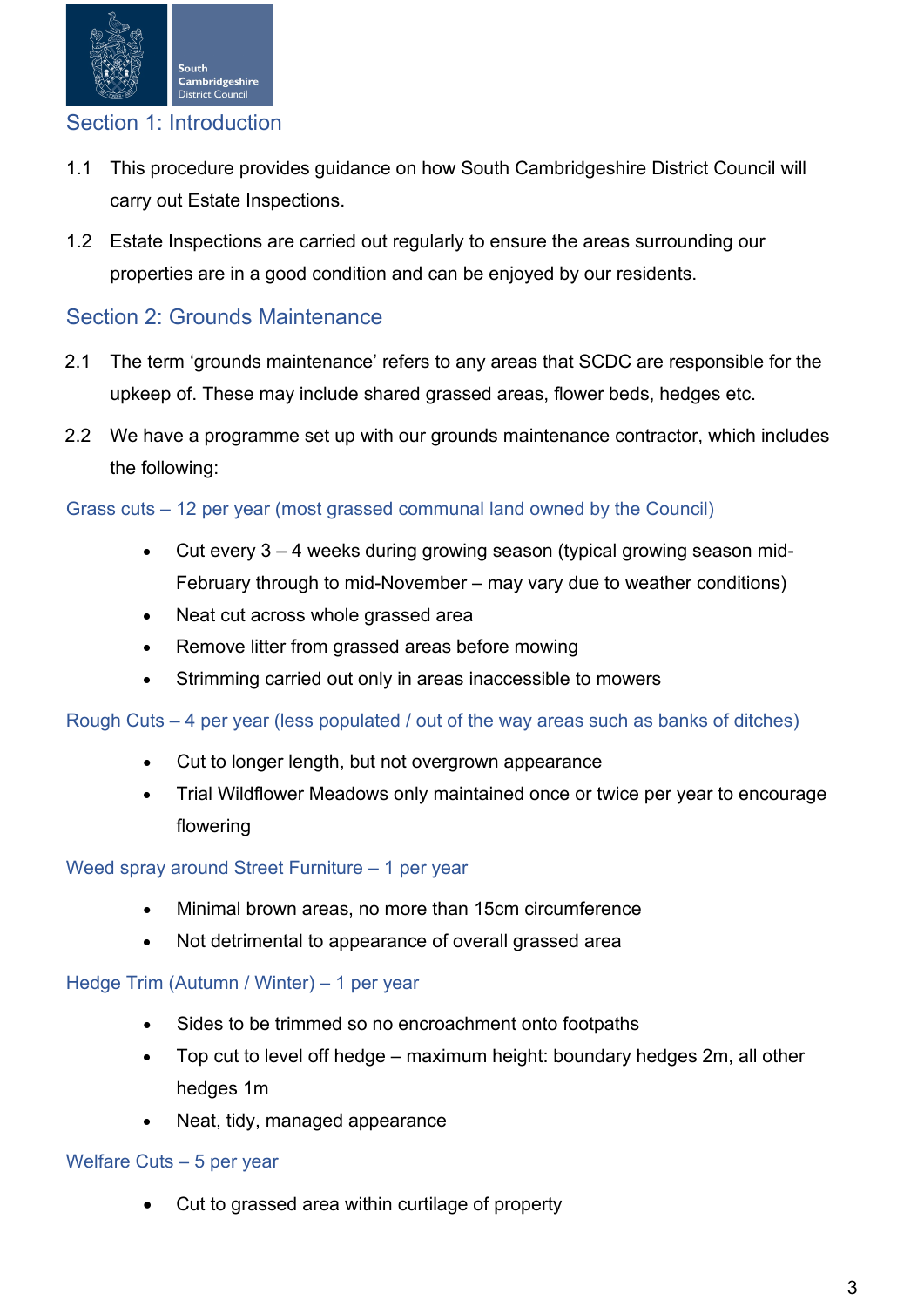

- 2.3 Gardens that fall within the boundaries of our properties are expected to be maintained by tenants as part of their tenancy agreement. Some residents may be eligible to join the 'Assisted Gardens' scheme, which provides help to those who may struggle to maintain their garden.
- 2.4 Leaf clearances and overgrown hedges will only be attended to if there are any health and safety risks present.
- 2.5 Due to budgetary constraints, requests received for reactive maintenance work should be prioritised and completed in that order.
- 2.6 Management may use their discretion, if necessary, in relation to any of the above.

#### <span id="page-3-0"></span>Section 3: Trees

- 3.1 Any trees on communal land that are noted as requiring attention during an estate inspection should be referred to the Council's 'Trees and Landscape Officer' or the Council's grounds maintenance contractor to assess the condition of the tree.
- 3.2 Trees should then be given a priority rating, based upon the condition advised by the relevant assessor. These may be:
	- Immediate work required
	- Work to be completed, depending upon funds available
	- To be re-visited at year end
- 3.3 Work to trees within the boundary of a tenant's property would only be considered if the tree is unmanageable, or there is a risk to health and safety, and the tenant is unable to deal with this due to incapacity.
- 3.4 Requests will be subject to criteria for trees in communal areas and considered on an individual basis.

## <span id="page-3-1"></span>Section 4: Litter & Fly-Tipping

- 4.1 The housing department will endeavour to work with other areas of the Council to address any issues relating to litter and fly-tipping.
- 4.2 Generally, areas of substantial litter should be referred to the Council's refuse department, who can arrange for collection.
- 4.3 Where fly-tipping is found, the matter should be referred to the Environmental Services department who can arrange for clearance and all the necessary follow up.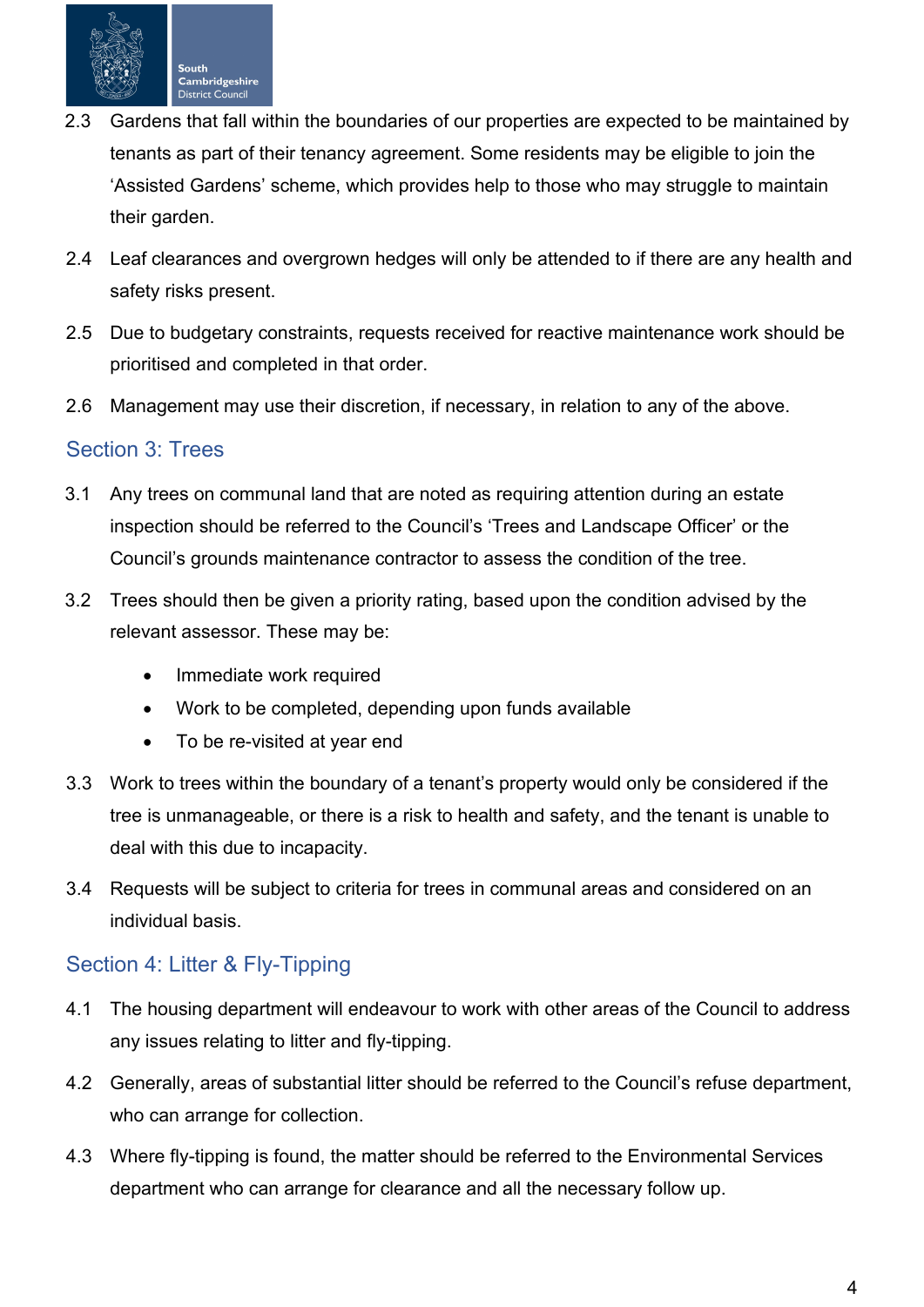

## <span id="page-4-0"></span>Section 5: Pest Control

- 5.1 The Council no longer offers an in-house pest control service for residents to use in their home.
- 5.2 The Council can however arrange for a pest control service to address issues in communal areas.
- 5.3 If pest issues are noted during estate inspections in communal areas (such as communal rooms, staircases etc.), then a job can be raised through the property services team.

## <span id="page-4-1"></span>Section 6: Graffiti

- 6.1 Graffiti noted during estate inspections can be addressed by raising a job through our repairs contractor.
- 6.2 We will aim to clear any offensive graffiti within one working day of a job being raised, and to remove any other graffiti within 5 working days.

## <span id="page-4-2"></span>Section 7: Communal Areas

- 7.1 The term 'communal areas' encapsulates the following;
	- Stairs in flat blocks
	- Landings in flat blocks
	- Parking areas
	- Garage sites
- 7.2 As part of the estate inspection process, it is expected that communal areas such as these will be assessed.
- 7.3 Fire Safety measures should be checked such as that Fire Exits are clearly marked, there is a fire plan displayed and is easy to read, fire doors are not being propped open and the fire brigade access is not obstructed.
- 7.4 Any personal items that are left in communal areas within flat blocks / schemes can pose health and safety issues, especially regarding fire and the blocking of escapes. Any items that are identified to be causing a health & safety issue should be issued with a 24-hour removal notice and followed up after 24 hours. If the item has not been removed after this time, then we will remove it and charge the responsible tenant.
- 7.5 This area of the estate inspection should be carried out in addition to the regular fire safety inspections that are completed by the repairs and maintenance department.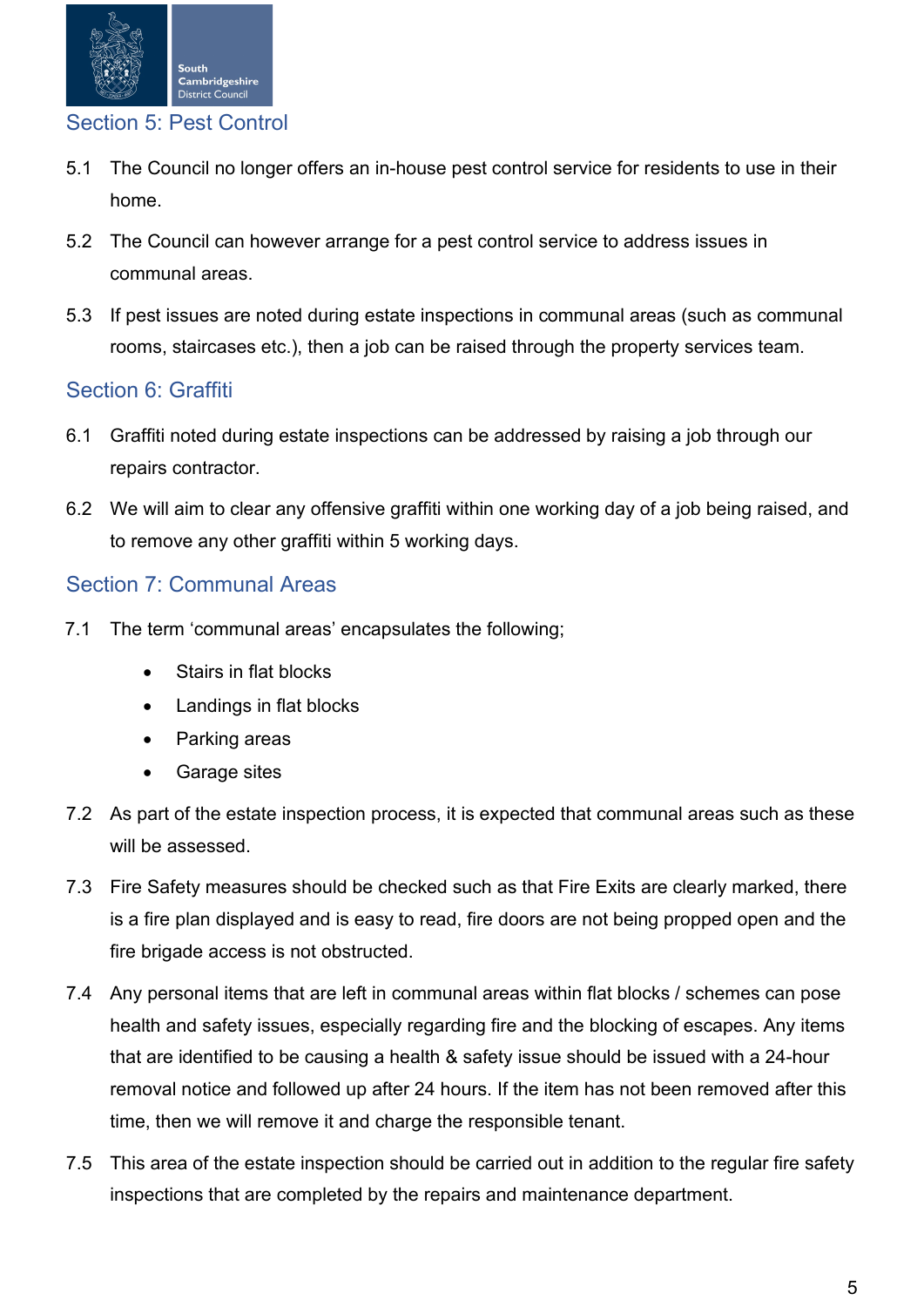

## <span id="page-5-0"></span>Section 8: Parking and Abandoned Vehicles

- 8.1 The Council does not allocate spaces and all parking is on a first come first served basis.
- 8.2 Parking is not allowed on grassed areas or communal grassed areas, whether this be within the curtilage of a property or on the verge outside. Vehicles must be parked on hardstanding (a driveway or paved area that is intended for parking).
- 8.3 Lorries, coaches, HGV's, commercial vehicles, plants or vans over 25 cwt, caravans or motor homes must not be parked on the garden, driveway, paved or grassed area around a property or on any communal parking areas without the council's agreement in writing.
- 8.4 Other parking limitations include:
	- Residents and visitors must not park anywhere that would obstruct emergency services.
	- No illegal, unroadworthy or untaxed vehicles should be parked or repaired upon the land around a property or on the road.
	- No hard standing should be made, or vehicular access created without the council's written permission. Planning Permission may also be required.
	- Vehicles must not be abandoned on council property.
- 8.5 Examples of where any of the above is not being followed should be noted on any estate inspections and followed up by the housing services officer.
- 8.6 Any vehicles that are thought to be abandoned should be referred to our Neighbourhood Services Team (NST). They will work with the relevant authorities / departments to establish if it has indeed been abandoned and address the matter.

#### <span id="page-5-1"></span>Section 9: Resident Involvement

- 9.1 Tenants and Leaseholders are encouraged to get involved in shaping the service that they receive from the council. We highly value the input that our residents provide us, and we will work alongside tenants and leaseholders as part of the estate inspections process.
- 9.2 We have a group of 'tenant inspectors' that donate some of their time to accompany our housing services officers during their estate inspections.
- 9.3 A tenant or leaseholder can become a tenant inspector by registering an interest either by speaking with a housing services officer or the Council's dedicated resident involvement team at resident.involvement@scambs.gov.uk. Tenants will receive appropriate training before carrying out inspections